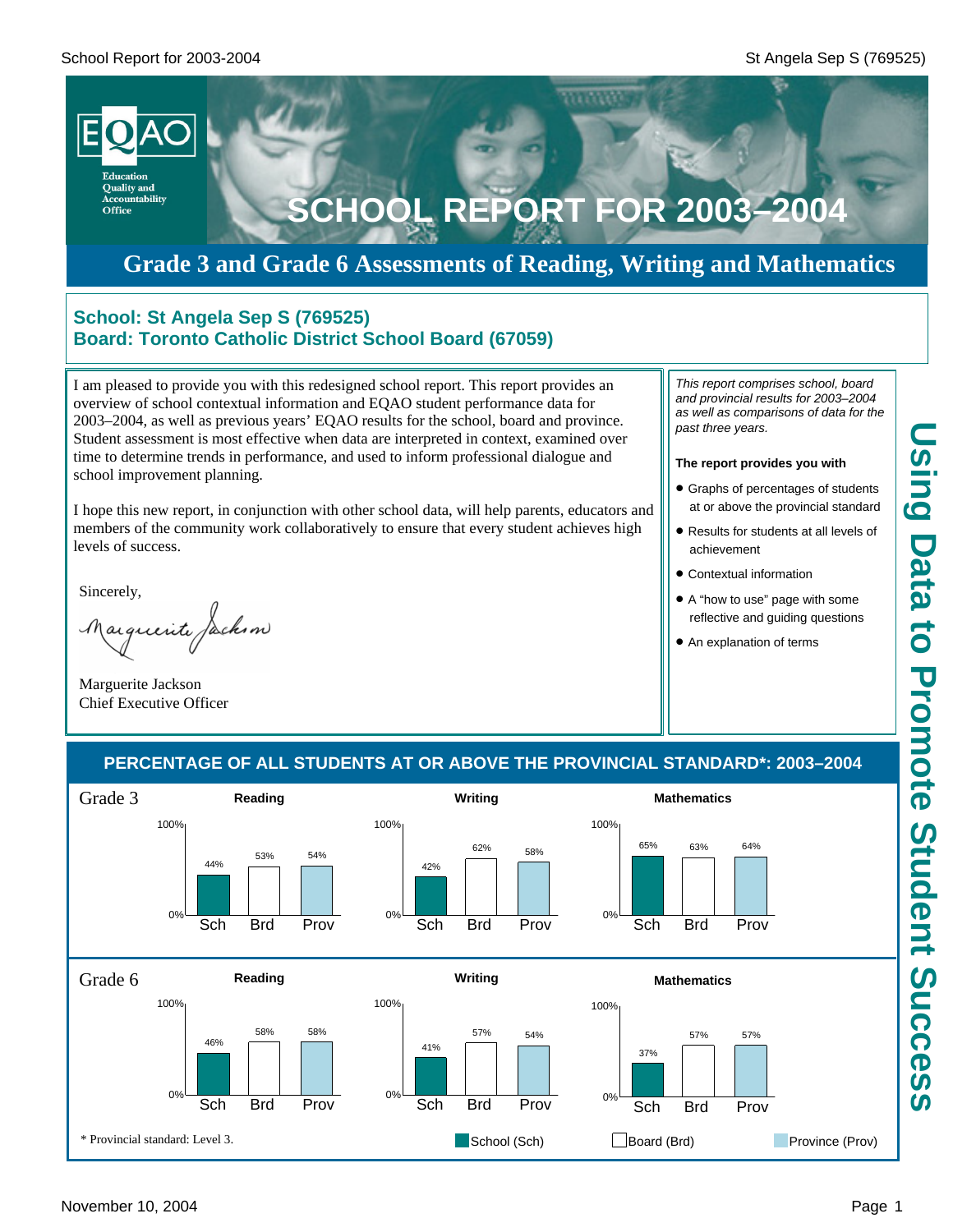# Comparison of Results Over Time

### Percentage of All Students at or Above the Provincial Standard\*

# Provincial Results Over Time

# **Grade 3**

### **Reading**

Fifty-four percent (54%) of the students achieved at or above the provincial standard\* in 2003–2004. This is a 4% increase from 2001–2002.

### **Writing**

Fifty-eight percent (58%) of the students achieved at or above the provincial standard\* in 2003–2004. This is a 3% increase from 2001–2002.

### **Mathematics**

Sixty-four percent (64%) of the students achieved at or above the provincial standard\* in 2003–2004. This is a 6% increase from 2001–2002.

# **Grade 6**

### **Reading**

Fifty-eight percent (58%) of the students achieved at or above the provincial standard\* in 2003–2004. This is a 3% increase from 2001–2002.

### **Writing**

The results have remained stable over the past three years. Between 53 and 54% of the students achieved at or above the provincial standard\*.

### **Mathematics**

Fifty-seven percent (57%) of the students achieved at or above the provincial standard\* in 2003–2004. This is a 3% increase from 2001–2002.

School Results Over Time



#### **Mathematics**



<sup>\*</sup> Provincial standard: Level 3.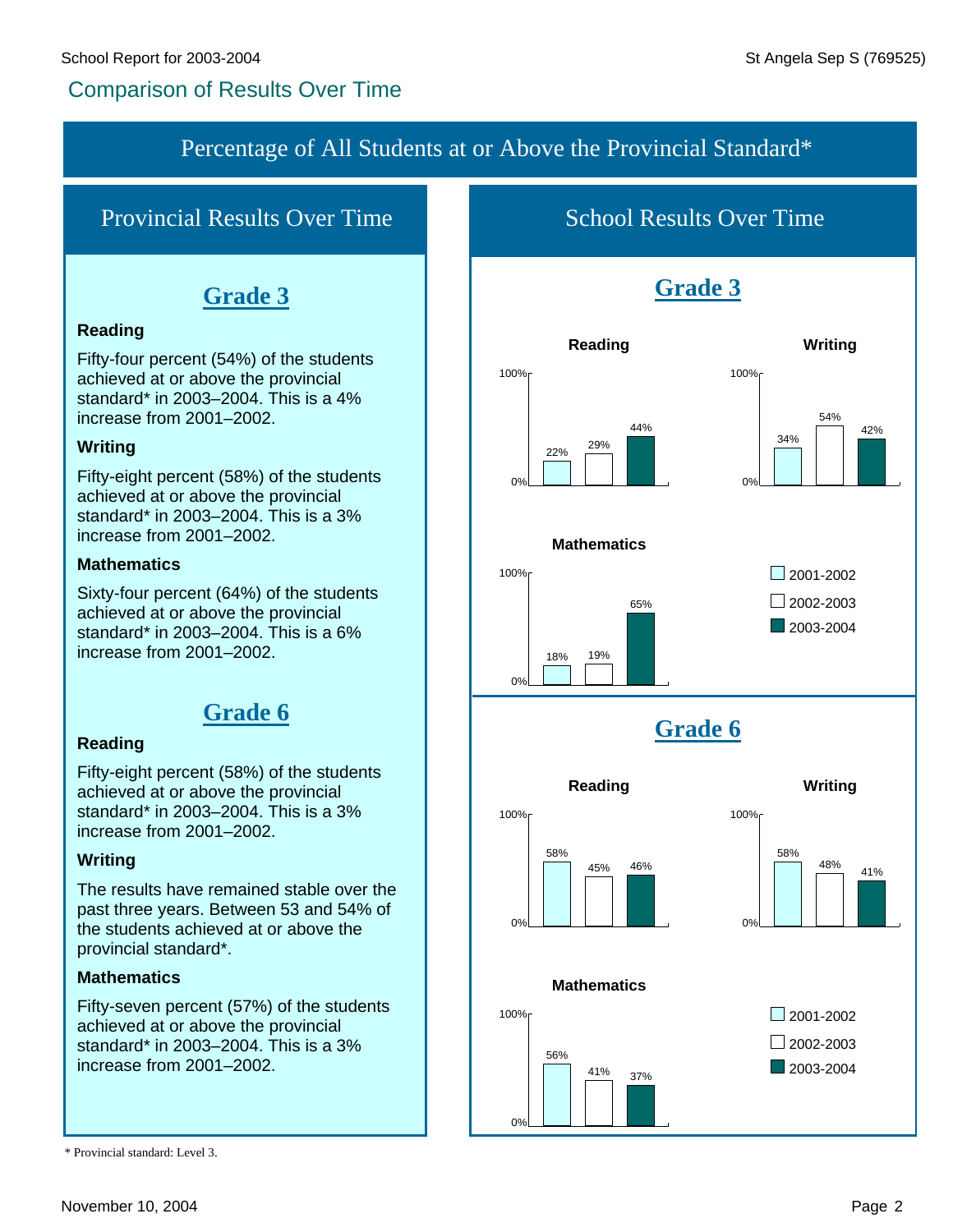# How to Use This Report Guiding Principles

#### **Review the contextual information.**

- · What percentage of students in this school participated in the assessments? How many students were exempted, provided no data or did not provide enough information to score?
- · What percentages of students were female? male? ESL/ELD learners? students with special needs? born outside of Canada? students whose primary language was not English? What percentage attended more than three schools since Grade 1?
- · How does the profile of the student body at this school compare to that of the board and the province? Consider the challenges that any differences might present.

#### **Review the school results for reading, writing and mathematics.**

- · What percentage of *all* students achieved at or above the provincial standard (Levels 3 and 4)? approached the standard (Level 2)? performed below the standard (Level 1)?
- · How do these percentages compare with those for *participating* students?
- · How do these school results compare to the board results? to the provincial results? to the results of other schools with similar demographic profiles?

#### **Compare the school results for the past three years.**

- · Are there any changes, trends or inconsistencies in the school results over the past three years?
- · Are the school results over the past three years similar to or different from the board results? the provincial results? the results of other schools with similar profiles?

#### **Try to account for any trends, patterns or inconsistencies.**

- · Have there been any changes in the level of student participation that might have influenced the results?
- · Have there been any new initiatives? any changes in programs or resources at the school?
- · How well is the range of students' needs being addressed in the school?
- · Are these results consistent with other information (e.g., classroom tests, report card marks, school surveys, results of similar schools)?

#### **Consider how these results are being addressed.**

- · What are the school's goals for improvement? The long-term provincial goal is for 75% of students to achieve the provincial standard.
- · Refer to the school's improvement plans, newsletters, Web site, school council, local school profile and to the *EQAO Guide to School and Board Improvement Planning*  for additional information.
- · Acknowledge student improvement and school successes.

Each school is unique, and to appreciate the distinctive character of a school or a board, it is necessary to understand the features and characteristics of the community it serves.

 $C<sub>3</sub>$ 

These assessments capture performance at a specific point of time each year. The results should be considered together with other school information about student performance in reading, writing and mathematics.

#### $C<sub>3</sub>$

Differences in results may look exaggerated if the number of students is very small. For example, in a class of 20 students, an increase or a decrease of 10% means a net change of only two students. Exercise caution in interpreting results.

#### $C<sub>3</sub>$

If trends in a three-year period are difficult to identify, a longer time span may need to be considered.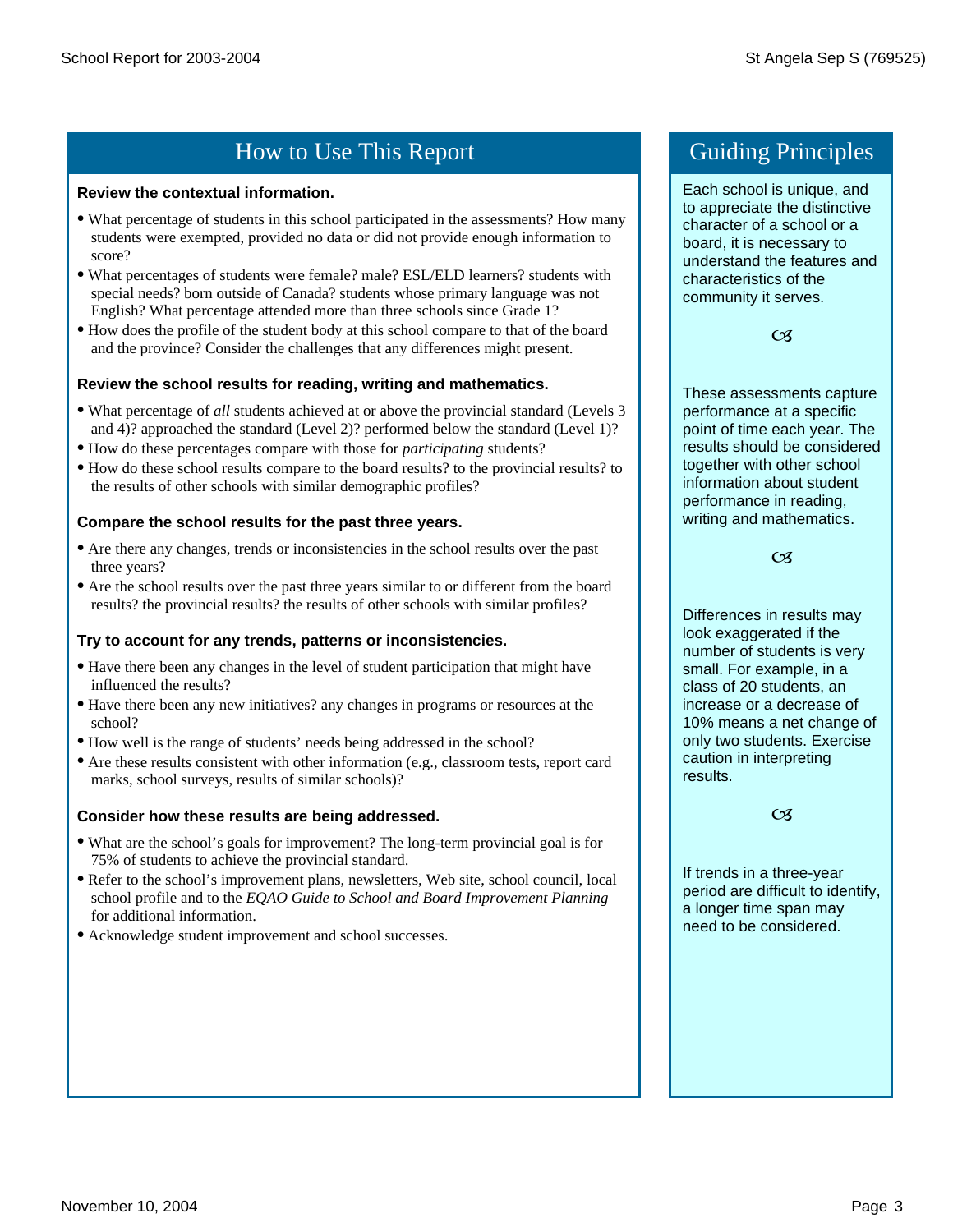### Contextual Information for School, Board and Province: 2003–2004

The information below provides a context for interpreting the school's results in relation to the school board and the province. These contextual factors are derived from the **Student Information Form**. Some data may be missing because they were not reported by schools.

| Grade 3                                              | School | <b>Board</b> | Province |
|------------------------------------------------------|--------|--------------|----------|
| Number of students                                   | 52     | 7059         | 141 245  |
| Students participating in reading*                   | 90%    | 93%          | 93%      |
| writing*                                             | 90%    | 94%          | 94%      |
| mathematics*                                         | 90%    | 94%          | 94%      |
| Female                                               | 50%    | 49%          | 48%      |
| Male                                                 | 50%    | 51%          | 51%      |
| ESL/ELD learners**                                   | 4%     | 3%           | 6%       |
| Students with special needs (excluding gifted)**     | 13%    | 11%          | 12%      |
| Born outside of Canada                               | 13%    | 16%          | 11%      |
| In Canada less than one year                         | 0%     | 2%           | 1%       |
| In Canada one year or more but less than three years | 4%     | 3%           | 2%       |
| In Canada three years or more                        | 10%    | 9%           | 6%       |
| First language learned at home other than English    | 58%    | 33%          | 20%      |
| Attended three or more schools since Grade 1         | 2%     | 5%           | 8%       |

| Grade 6                                              | School | <b>Board</b> | Province |
|------------------------------------------------------|--------|--------------|----------|
| Number of students                                   | 59     | 6806         | 146 169  |
| Students participating in reading                    | 95%    | 96%          | 95%      |
| writing                                              | 95%    | 95%          | 95%      |
| mathematics                                          | 95%    | 96%          | 95%      |
| Female                                               | 56%    | 49%          | 49%      |
| Male                                                 | 44%    | 51%          | 51%      |
| $ ESL/ELD $ learners**                               | 3%     | 5%           | 4%       |
| Students with special needs (excluding gifted)**     | 37%    | 13%          | 13%      |
| Born outside of Canada                               | 29%    | 20%          | 13%      |
| In Canada less than one year                         | 2%     | 1%           | 1%       |
| In Canada one year or more but less than three years | 0%     | 4%           | 2%       |
| In Canada three years or more                        | 25%    | 13%          | 8%       |
| First language learned at home other than English    | 37%    | 33%          | 19%      |
| Attended three or more schools since Grade 1         | 15%    | 15%          | 23%      |

\*In schools with French Immersion program classes some students may not write all components of the assessment in Grade 3; the percentages shown are based on those students who were expected to write each component.

\*\*See "Explanation of Terms" on the final page of this report.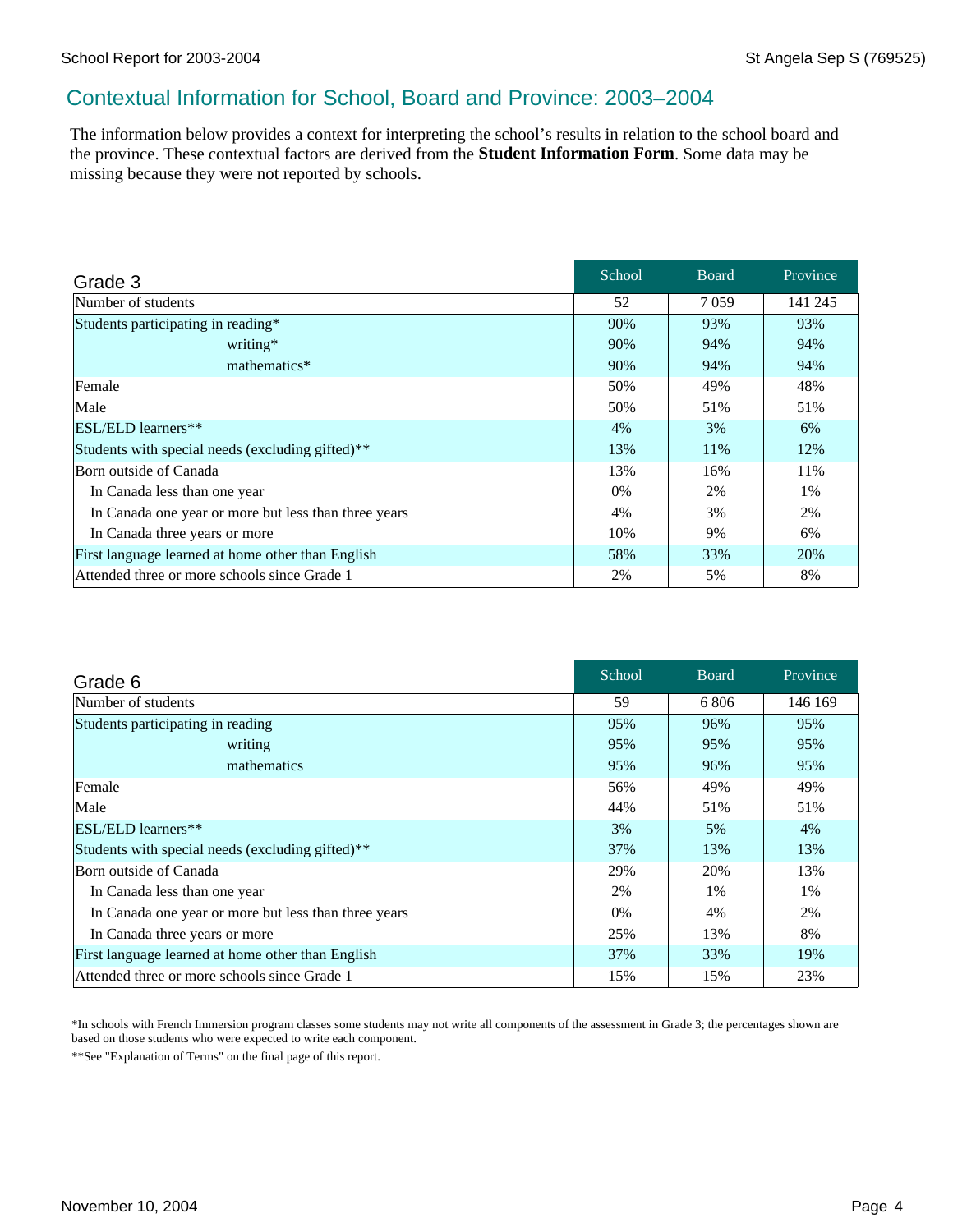# Results in Reading, Writing and Mathematics: All Students\* **Grade 3: 2003–2004**

#### Reading

|                                                     | <b>School</b> | <b>Board</b> | <b>Province</b> |
|-----------------------------------------------------|---------------|--------------|-----------------|
| Number of Students                                  | 52            | 6929         | 138 290         |
| Level 4                                             | 4%            | 7%           | 6%              |
| Level 3                                             | 40%           | 47%          | 47%             |
| Level 2                                             | 35%           | 27%          | 27%             |
| Level 1                                             | 8%            | 7%           | 6%              |
| $NE1**$                                             | 0%            | 1%           | 1%              |
| NEIS**                                              | 4%            | 5%           | 6%              |
| No Data                                             | 2%            | 1%           | 1%              |
| Exempt                                              | 8%            | 6%           | 6%              |
| At or above the<br>provincial standard <sup>†</sup> | 44%           | 53%          | 54%             |



#### Writing

|                                                     | <b>School</b> | <b>Board</b> | <b>Province</b> |
|-----------------------------------------------------|---------------|--------------|-----------------|
| Number of Students                                  | 52            | 6929         | 138 290         |
| Level 4                                             | 4%            | 10%          | 9%              |
| Level 3                                             | 38%           | 51%          | 49%             |
| Level 2                                             | 46%           | 28%          | 31%             |
| Level 1                                             | 0%            | 1%           | 1%              |
| $NE1**$                                             | 0%            | 1%           | 1%              |
| NEIS**                                              | 2%            | 3%           | 3%              |
| No Data                                             | 2%            | 1%           | 1%              |
| Exempt                                              | 8%            | 5%           | 5%              |
| At or above the<br>provincial standard <sup>†</sup> | 42%           | 62%          | 58%             |



#### **Mathematics**

|                                                     | <b>School</b> | <b>Board</b> | <b>Province</b> |            |      |                                        |                        | <b>Mathematics: All Students</b> |                   |         |
|-----------------------------------------------------|---------------|--------------|-----------------|------------|------|----------------------------------------|------------------------|----------------------------------|-------------------|---------|
| Number of Students                                  | 52            | 7059         | 141 245         |            | 100% |                                        |                        |                                  |                   |         |
| Level 4                                             | 10%           | 14%          | 13%             |            | 80%  |                                        |                        |                                  |                   |         |
| Level 3                                             | 56%           | 49%          | 52%             | students   |      |                                        |                        |                                  |                   |         |
| Level 2                                             | 17%           | 25%          | 25%             | ৳          | 60%  |                                        |                        |                                  | 56%<br>52%<br>49% |         |
| Level 1                                             | 4%            | 3%           | 2%              |            | 40%  |                                        |                        |                                  |                   |         |
| $NE1**$                                             | $0\%$         | $< 1\%$      | $<$ 1%          |            |      |                                        |                        | 25% 25%                          |                   |         |
| NEIS**                                              | 4%            | 2%           | 3%              | Percentage | 20%  |                                        |                        | 17%                              |                   | 14% 13% |
| No Data                                             | 2%            | 1%           | 1%              |            |      | 0% $\frac{156}{100}$ $\frac{126}{100}$ | $\frac{4\%}{10}$ 3% 2% |                                  |                   | 10%     |
| Exempt                                              | 8%            | 5%           | 5%              |            | 0%   | NE1**                                  | Level 1                | Level 2                          | Level 3           | Level 4 |
| At or above the<br>provincial standard <sup>†</sup> | 65%           | 63%          | 64%             |            |      | School                                 |                        | Board                            | Province          |         |

\*Percentages in tables may not add up to 100, due to rounding. Percentages in bar graphs will not add up to 100, as not all categories of reporting are shown.

\*\* See Explanation of Terms, on the final page of this report.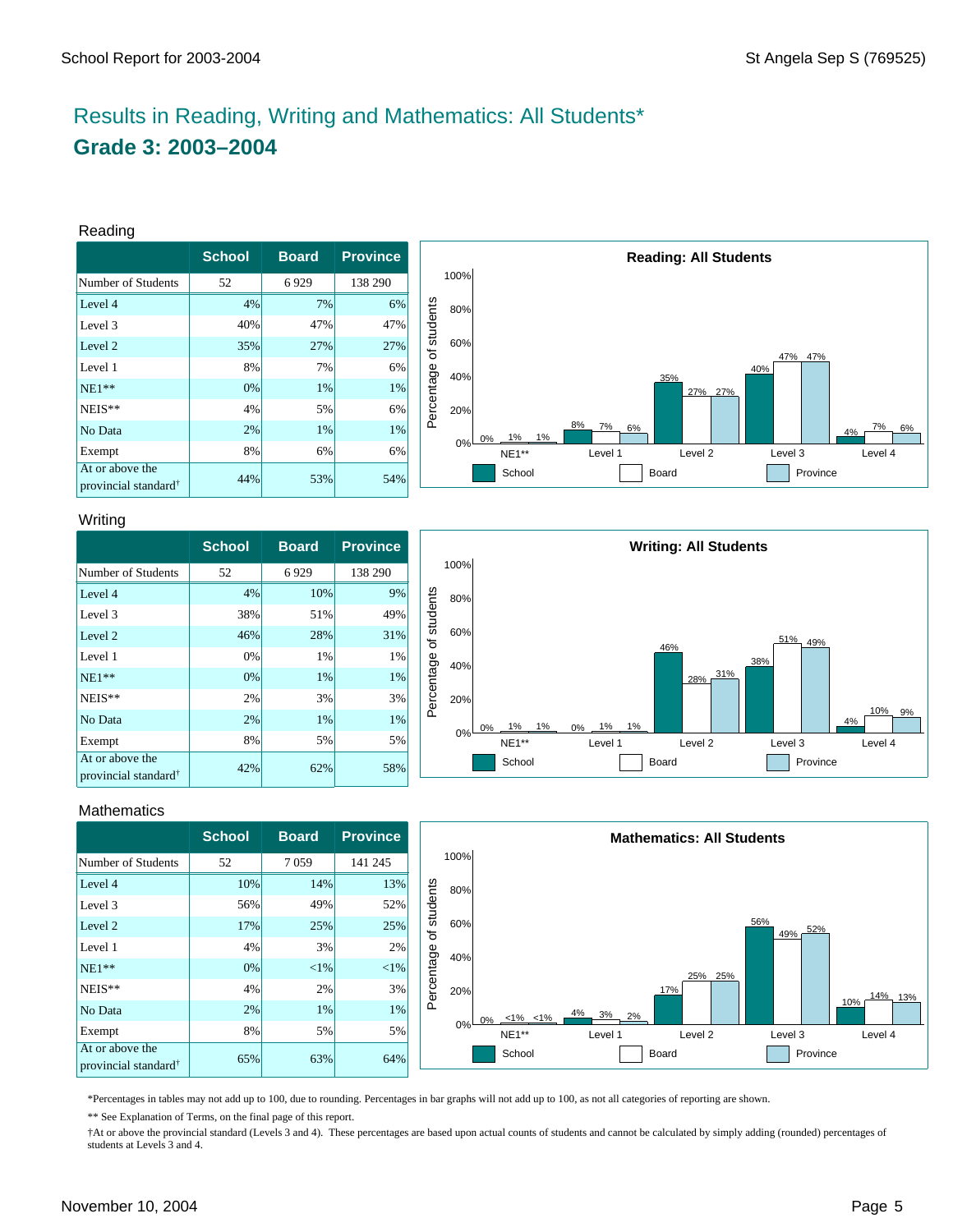# Results in Reading, Writing and Mathematics: Participating Students\* **Grade 3: 2003–2004**

#### Reading

|                                                     | <b>School</b> | <b>Board</b> | <b>Province</b> |
|-----------------------------------------------------|---------------|--------------|-----------------|
| Number of Students                                  | 47            | 6465         | 128 731         |
| Level 4                                             | 4%            | 7%           | 7%              |
| Level 3                                             | 45%           | 50%          | 51%             |
| Level 2                                             | 38%           | 29%          | 29%             |
| Level 1                                             | 9%            | 7%           | 6%              |
| $NE1**$                                             | 0%            | 1%           | 1%              |
| NEIS**                                              | 4%            | 6%           | 7%              |
| At or above the<br>provincial standard <sup>†</sup> | 49%           | 57%          | 57%             |



#### Writing

|                                                     | <b>School</b> | <b>Board</b> | <b>Province</b> |
|-----------------------------------------------------|---------------|--------------|-----------------|
| Number of Students                                  | 47            | 6 5 0 9      | 129 386         |
| Level 4                                             | 4%            | 11%          | 9%              |
| Level 3                                             | 43%           | 55%          | 52%             |
| Level 2                                             | 51%           | 29%          | 33%             |
| Level 1                                             | 0%            | 1%           | 1%              |
| $NE1**$                                             | 0%            | 1%           | 1%              |
| NEIS**                                              | 2%            | 3%           | 3%              |
| At or above the<br>provincial standard <sup>†</sup> | 47%           | 66%          | 62%             |



#### **Mathematics**

|                                                     | <b>School</b> | <b>Board</b> | <b>Province</b> |
|-----------------------------------------------------|---------------|--------------|-----------------|
| Number of Students                                  | 47            | 6639         | 133 110         |
| Level 4                                             | 11%           | 15%          | 13%             |
| Level 3                                             | 62%           | 52%          | 55%             |
| Level 2                                             | 19%           | 26%          | 26%             |
| Level 1                                             | 4%            | 3%           | 3%              |
| $NE1**$                                             | 0%            | 1%           | ${<}1\%$        |
| NEIS**                                              | 4%            | 3%           | 3%              |
| At or above the<br>provincial standard <sup>†</sup> | 72%           | 67%          | 68%             |



\*Percentages in tables may not add up to 100, due to rounding. Percentages in bar graphs will not add up to 100, as the NEIS category of reporting is not shown.

\*\* See Explanation of Terms, on the final page of this report.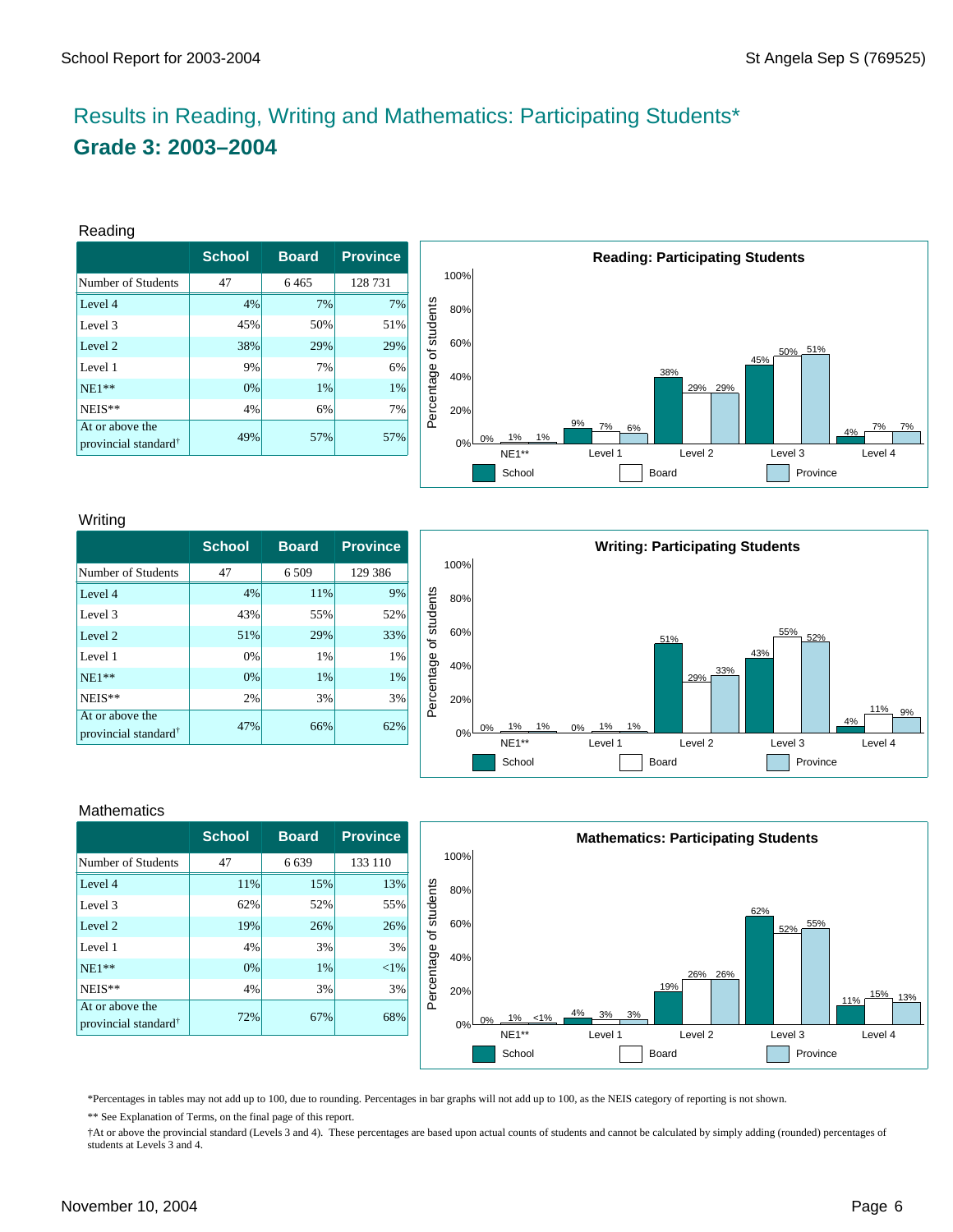# Results in Reading, Writing and Mathematics: All Students\* **Grade 6: 2003–2004**

#### Reading

|                                                     | <b>School</b> | <b>Board</b> | <b>Province</b> |
|-----------------------------------------------------|---------------|--------------|-----------------|
| Number of Students                                  | 59            | 6806         | 146 169         |
| Level 4                                             | 14%           | 10%          | 9%              |
| Level 3                                             | 32%           | 48%          | 49%             |
| Level 2                                             | 27%           | 26%          | 26%             |
| Level 1                                             | 12%           | 7%           | 6%              |
| $NE1**$                                             | 3%            | 1%           | ${<}1\%$        |
| NEIS**                                              | 7%            | 5%           | 5%              |
| No Data                                             | 0%            | ${<}1\%$     | 1%              |
| Exempt                                              | 5%            | 4%           | 4%              |
| At or above the<br>provincial standard <sup>†</sup> | 46%           | 58%          | 58%             |



#### Writing

|                                                     | <b>School</b> | <b>Board</b> | <b>Province</b> |
|-----------------------------------------------------|---------------|--------------|-----------------|
| Number of Students                                  | 59            | 6806         | 146 168         |
| Level 4                                             | 5%            | 10%          | 9%              |
| Level 3                                             | 36%           | 47%          | 45%             |
| Level 2                                             | 44%           | 31%          | 34%             |
| Level 1                                             | 7%            | 4%           | 4%              |
| $NE1**$                                             | 0%            | ${<}1\%$     | $<$ 1%          |
| NEIS**                                              | 3%            | 2%           | 3%              |
| No Data                                             | 0%            | ${<}1\%$     | 1%              |
| Exempt                                              | 5%            | 4%           | 4%              |
| At or above the<br>provincial standard <sup>†</sup> | 41%           | 57%          | 54%             |



#### **Mathematics**

|                                                     | <b>School</b> | <b>Board</b> | <b>Province</b> |            |      |                |          | <b>Mathematics: All Students</b> |          |         |
|-----------------------------------------------------|---------------|--------------|-----------------|------------|------|----------------|----------|----------------------------------|----------|---------|
| Number of Students                                  | 59            | 6 8 0 6      | 146 168         |            | 100% |                |          |                                  |          |         |
| Level 4                                             | 10%           | 14%          | 13%             |            | 80%  |                |          |                                  |          |         |
| Level 3                                             | 27%           | 43%          | 44%             | students   |      |                |          |                                  |          |         |
| Level 2                                             | 25%           | 27%          | 27%             | ৳          | 60%  |                |          |                                  |          |         |
| Level 1                                             | 22%           | 8%           | 6%              |            | 40%  |                |          |                                  | 43% 44%  |         |
| $NE1**$                                             | $0\%$         | $< 1\%$      | $< 1\%$         |            |      |                |          | 27%<br>27%<br>25%.               | 27%      |         |
| NEIS**                                              | 10%           | 4%           | 4%              | Percentage | 20%  |                | 22%      |                                  |          | 14% 13% |
| No Data                                             | 0%            | $< 1\%$      | $1\%$           |            |      | $0\% -1\%$ <1% | 8%<br>6% |                                  |          | 10%     |
| Exempt                                              | 5%            | 4%           | 4%              |            | 0%   | NE1**          | Level 1  | Level 2                          | Level 3  | Level 4 |
| At or above the<br>provincial standard <sup>†</sup> | 37%           | 57%          | 57%             |            |      | School         |          | Board                            | Province |         |

\*Percentages in tables may not add up to 100, due to rounding. Percentages in bar graphs will not add up to 100, as not all categories of reporting are shown.

\*\* See Explanation of Terms, on the final page of this report.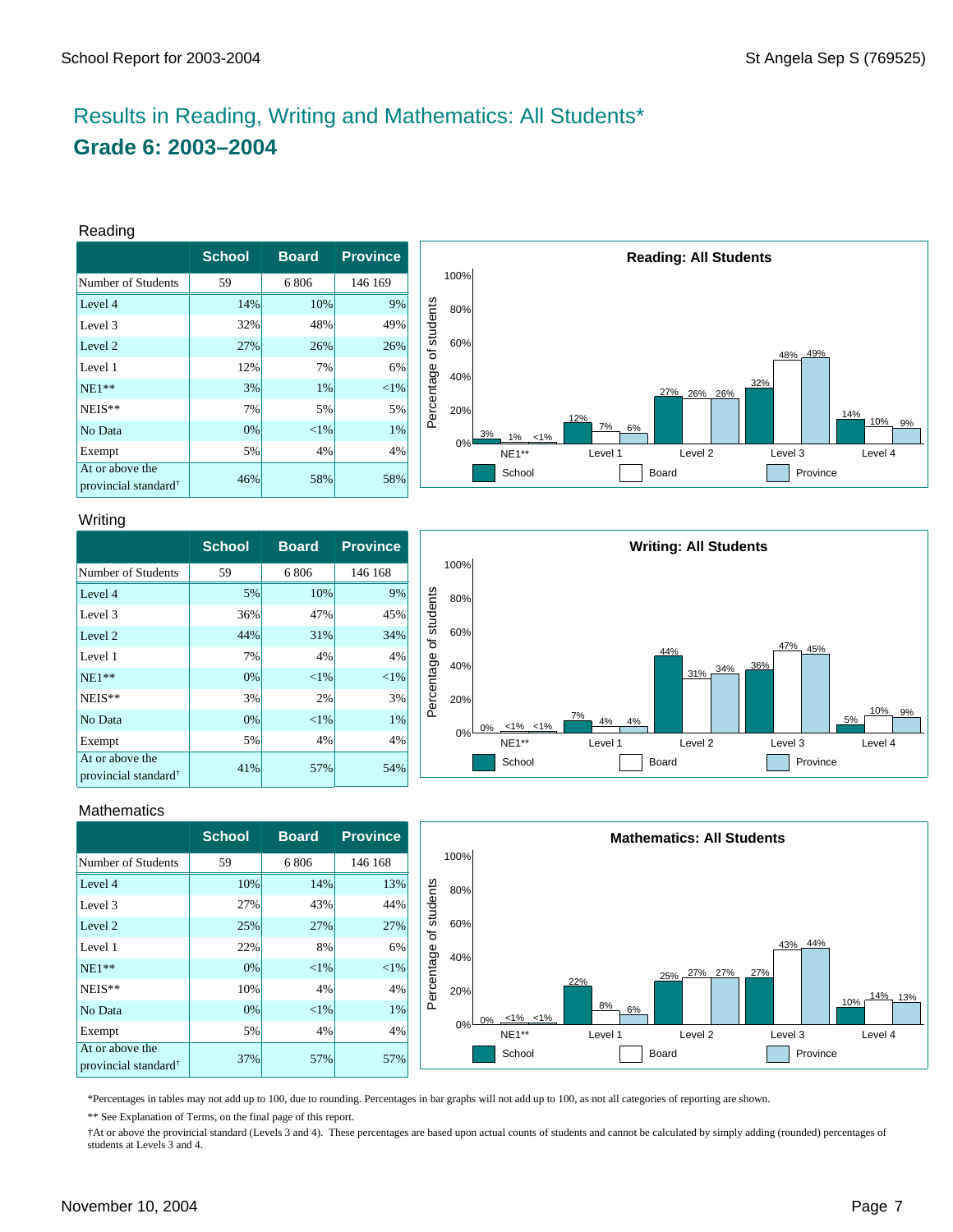# Results in Reading, Writing and Mathematics: Participating Students\* **Grade 6: 2003–2004**

#### Reading

|                                                     | <b>School</b> | <b>Board</b> | <b>Province</b> |
|-----------------------------------------------------|---------------|--------------|-----------------|
| Number of Students                                  | 56            | 6.504        | 138 431         |
| Level 4                                             | 14%           | 10%          | 9%              |
| Level 3                                             | 34%           | 50%          | 52%             |
| Level 2                                             | 29%           | 27%          | 27%             |
| Level 1                                             | 12%           | 7%           | 6%              |
| $NE1**$                                             | 4%            | 1%           | $<$ 1%          |
| NEIS**                                              | 7%            | 5%           | 5%              |
| At or above the<br>provincial standard <sup>†</sup> | 48%           | 60%          | 61%             |



#### Writing

|                                                     | <b>School</b> | <b>Board</b> | <b>Province</b> |
|-----------------------------------------------------|---------------|--------------|-----------------|
| Number of Students                                  | 56            | 6499         | 138 471         |
| Level 4                                             | 5%            | 11%          | 10%             |
| Level 3                                             | 38%           | 49%          | 47%             |
| Level 2                                             | 46%           | 33%          | 36%             |
| Level 1                                             | 7%            | 5%           | 4%              |
| $NE1**$                                             | 0%            | 1%           | ${<}1\%$        |
| NEIS**                                              | 4%            | 2%           | 3%              |
| At or above the<br>provincial standard <sup>†</sup> | 43%           | 60%          | 57%             |



#### **Mathematics**

|                                                     | <b>School</b> | <b>Board</b> | <b>Province</b> |
|-----------------------------------------------------|---------------|--------------|-----------------|
| Number of Students                                  | 56            | 6 5 0 5      | 138 586         |
| Level 4                                             | 11%           | 14%          | 14%             |
| Level 3                                             | 29%           | 45%          | 47%             |
| Level 2                                             | 27%           | 29%          | 29%             |
| Level 1                                             | 23%           | 8%           | 7%              |
| $NE1**$                                             | 0%            | ${<}1\%$     | ${<}1\%$        |
| NEIS**                                              | 11%           | 4%           | 4%              |
| At or above the<br>provincial standard <sup>†</sup> | 39%           | 59%          | 61%             |



\*Percentages in tables may not add up to 100, due to rounding. Percentages in bar graphs will not add up to 100, as the NEIS category of reporting is not shown.

\*\* See Explanation of Terms, on the final page of this report.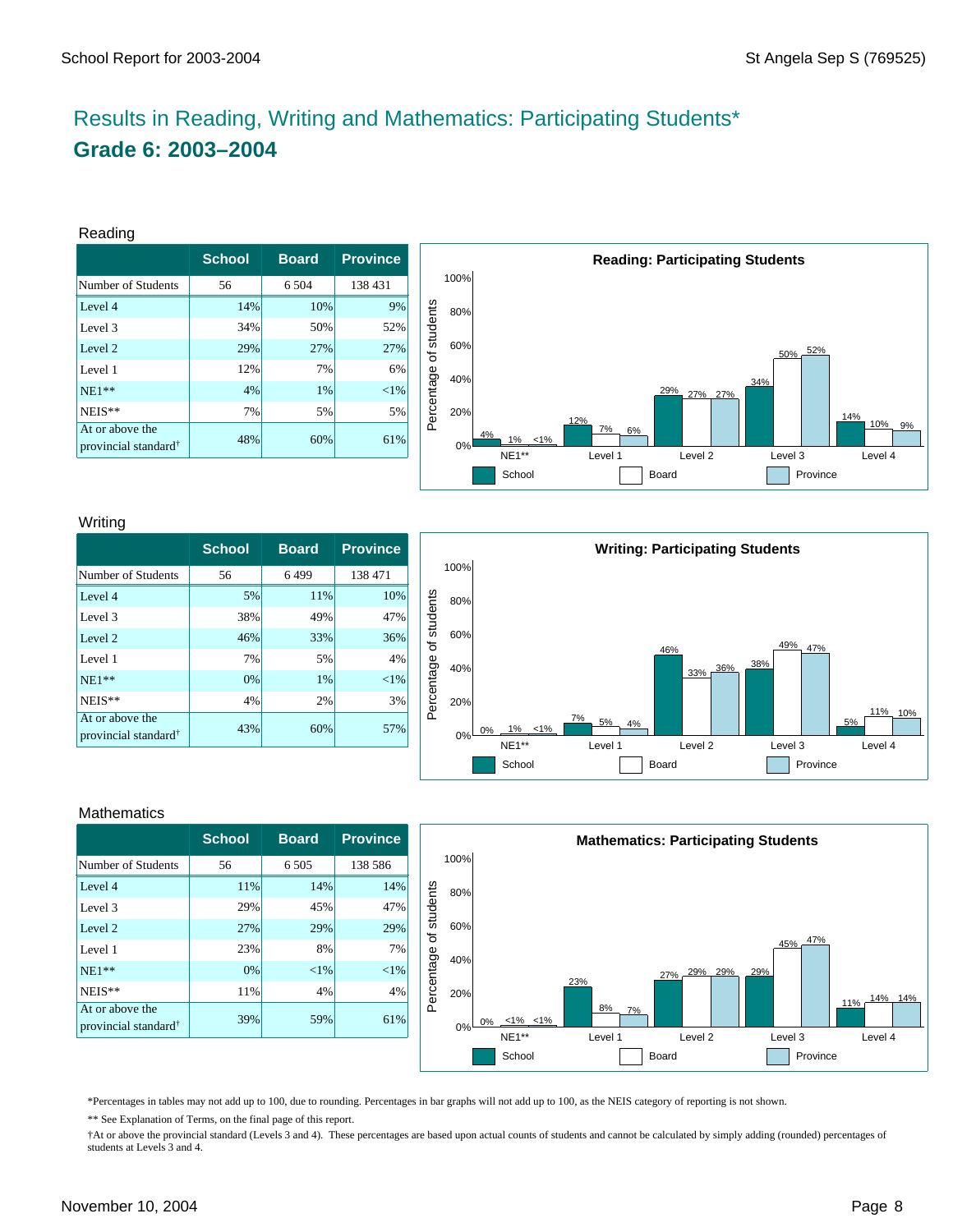### Contextual Information for School: 2001–2002, 2002–2003, 2003–2004

The information below provides a context for interpreting the results over the past three years. These contextual factors are derived from the **Student Information Form** . Some data may be missing because they were not reported by schools.

| Grade 3                                              | 2001-2002 | 2002-2003 | 2003-2004 |
|------------------------------------------------------|-----------|-----------|-----------|
| Number of students                                   | 50        | 52        | 52        |
| Students participating in reading*                   | 88%       | 92%       | 90%       |
| writing*                                             | 88%       | 94%       | 90%       |
| mathematics*                                         | 98%       | 94%       | 90%       |
| Female                                               | 48%       | 52%       | 50%       |
| Male                                                 | 50%       | 48%       | 50%       |
| <b>ESL/ELD</b> learners**                            | 6%        | 10%       | $4\%1$    |
| Students with special needs (excluding gifted)**     | 18%       | 8%        | 13%2      |
| Born outside of Canada                               | 28%       | 19%       | 13%       |
| In Canada less than one year                         | $0\%$     | $0\%$     | $0\%$     |
| In Canada one year or more but less than three years | 2%        | 4%        | 4%        |
| In Canada three years or more                        | 26%       | 12%       | 10%       |
| First language learned at home other than English    | 52%       | 29%       | 58%       |
| Attended three or more schools since Grade 1         | 14%       | 4%        | 2%        |

| Grade 6                                              | 2001-2002 | 2002-2003 | 2003-2004 |
|------------------------------------------------------|-----------|-----------|-----------|
| Number of students                                   | 45        | 44        | 59        |
| Students participating in reading                    | 100%      | 98%       | 95%       |
| writing                                              | 100%      | 98%       | 95%       |
| mathematics                                          | 100%      | 98%       | 95%       |
| Female                                               | 62%       | 50%       | 56%       |
| Male                                                 | 38%       | 50%       | 44%       |
| ESL/ELD learners**                                   | 2%        | 11%       | $3\%1$    |
| Students with special needs (excluding gifted)**     | 27%       | 25%       | 37%2      |
| Born outside of Canada                               | 24%       | 30%       | 29%       |
| In Canada less than one year                         | $0\%$     | 0%        | 2%        |
| In Canada one year or more but less than three years | 0%        | 2%        | $0\%$     |
| In Canada three years or more                        | 24%       | 27%       | 25%       |
| First language learned at home other than English    | 27%       | 34%       | 37%       |
| Attended three or more schools since Grade 1         | 13%       | 30%       | 15%       |

\* In schools with French Immersion program classes some students may not write all components of the assessment in Grade 3; the percentages shown are based on those students who were expected to write each component.

\*\* See Explanation of Terms, on the final page of this report.

<sup>1</sup> As the definition for the English as a second language/English literacy development group changed this year from "students enrolled in an ESL/ELD program" to "students designated as ESL/ELD learners," the percentage of students in this group may not be comparable with previous years. ² Since the requirement of an Individual Education Plan became effective for the 2004 assessments, the percentage of students designated as having special needs that year may not be comparable with the percentages in previous years.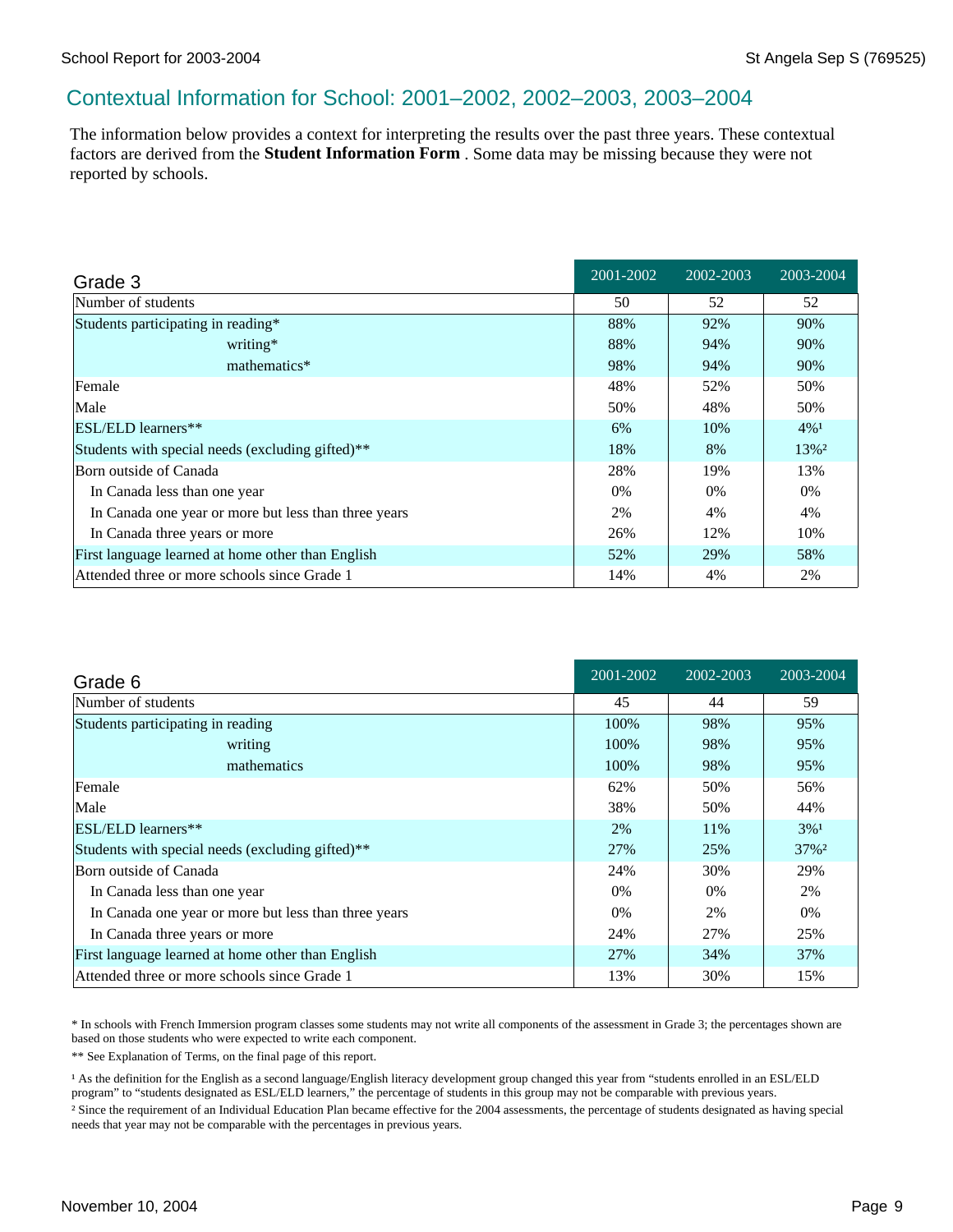# Comparison of Results Over Time for All Students\* **Grade 3 Reading: 2001–2002 to 2003–2004**

#### School Results

| Year                                                | $'01 - '02$ | $'02 -'03$ | $'03 - '04$ |
|-----------------------------------------------------|-------------|------------|-------------|
| Number of Students                                  | 50          | 52         | 52          |
| Level 4                                             | 4%          | 4%         | 4%          |
| Level 3                                             | 18%         | 25%        | 40%         |
| Level 2                                             | 28%         | 44%        | 35%         |
| Level 1                                             | 20%         | 13%        | 8%          |
| $NE1**$                                             | 4%          | 0%         | 0%          |
| NEIS**                                              | 14%         | 6%         | 4%          |
| No Data                                             | 0%          | 0%         | 2%          |
| Exempt                                              | 12%         | 8%         | 8%          |
| At or above the<br>provincial standard <sup>†</sup> | 22%         | 29%        | 44%         |



#### Board Results

| lYear                                               | $'01 - '02$ | $'02 -'03$ | $'03 -'04$ |
|-----------------------------------------------------|-------------|------------|------------|
| Number of Students                                  | 7063        | 6914       | 6929       |
| Level 4                                             | 6%          | 5%         | 7%         |
| Level 3                                             | 42%         | 44%        | 47%        |
| Level 2                                             | 28%         | 27%        | 27%        |
| Level 1                                             | 11%         | 10%        | 7%         |
| $NE1**$                                             | ${<}1\%$    | ${<}1\%$   | 1%         |
| NEIS**                                              | 6%          | 6%         | 5%         |
| No Data                                             | ${<}1\%$    | 1%         | 1%         |
| Exempt                                              | 7%          | 6%         | 6%         |
| At or above the<br>provincial standard <sup>†</sup> | 48%         | 49%        | 53%        |



### Provincial Results

| Year                                                | $'01 - '02$ | $'02 - '03$ | $'03 - '04$ |            |       |                  |                | <b>Grade 3 Reading: Province</b> |             |             |
|-----------------------------------------------------|-------------|-------------|-------------|------------|-------|------------------|----------------|----------------------------------|-------------|-------------|
| Number of Students                                  | 136888      | 138 198     | 138 290     |            | 100%  |                  |                |                                  |             |             |
| Level 4                                             | 5%          | 5%          | 6%          |            | 80%   |                  |                |                                  |             |             |
| Level 3                                             | 45%         | 45%         | 47%         | students   |       |                  |                |                                  |             |             |
| Level 2                                             | 27%         | 28%         | 27%         | ৳          | 60%   |                  |                |                                  |             |             |
| Level 1                                             | 9%          | 8%          | 6%          |            | 40%   |                  |                |                                  | 45% 45% 47% |             |
| $NE1**$                                             | $<$ 1%      | <1%         | 1%          | Percentage |       |                  |                | 27% 28% 27%                      |             |             |
| NEIS**                                              | 7%          | 8%          | 6%          |            | 20%   |                  |                |                                  |             |             |
| No Data                                             | $<$ 1%      | 1%          | $1\%$       |            |       | $<1\%$ $<1\%$ 1% | 9%<br>8%<br>6% |                                  |             | 5% 6%<br>5% |
| Exempt                                              | 6%          | 6%          | 6%          |            | $0\%$ | NE1**            | Level 1        | Level 2                          | Level 3     | Level 4     |
| At or above the<br>provincial standard <sup>†</sup> | 50%         | 50%         | 54%         |            |       | 2001-2002        |                | 2002-2003                        | 2003-2004   |             |

\*Percentages in tables may not add up to 100, due to rounding. Percentages in bar graphs will not add up to 100, as not all categories of reporting are shown.

\*\* See Explanation of Terms, on the final page of this report.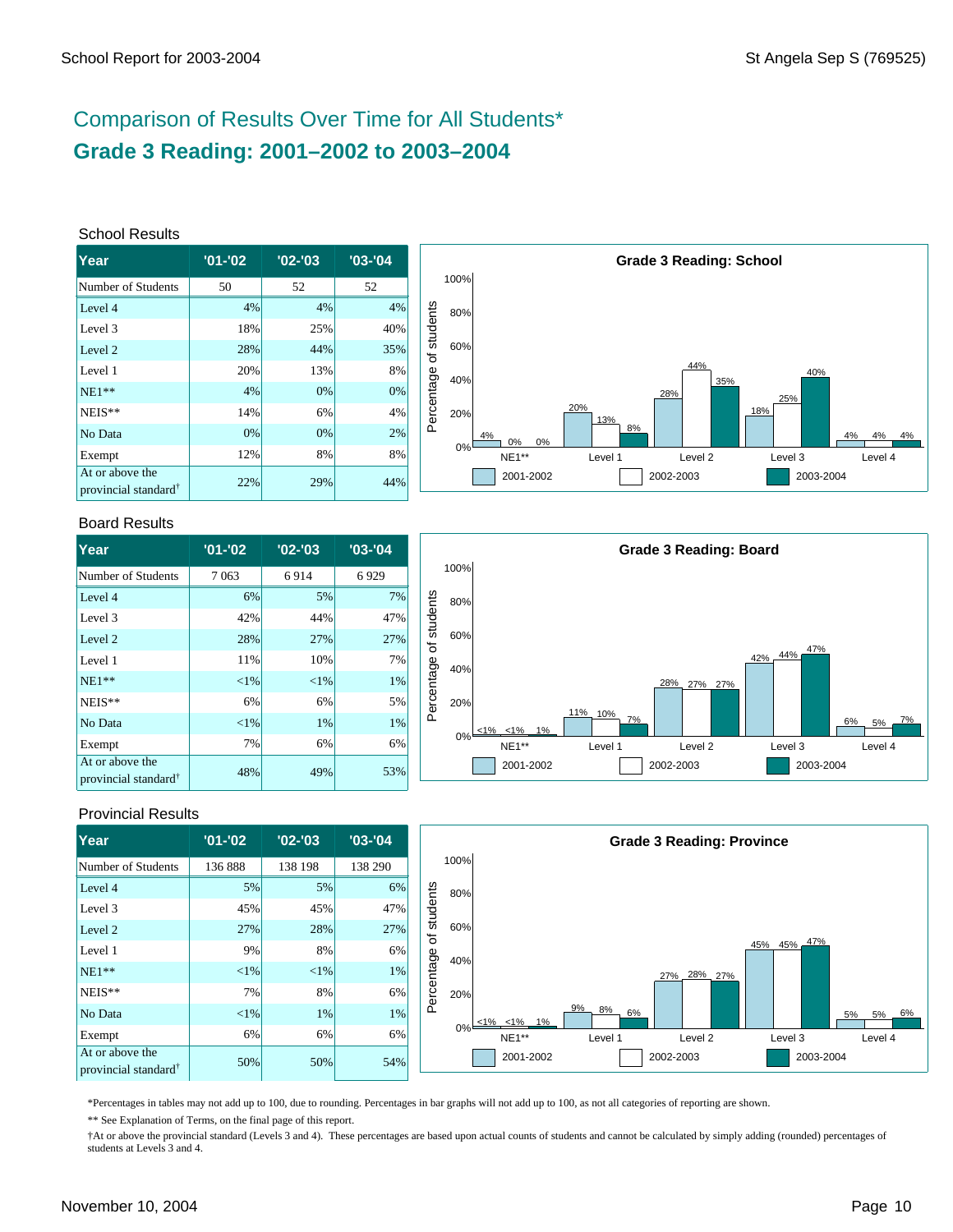# Comparison of Results Over Time for All Students\* **Grade 3 Writing: 2001–2002 to 2003–2004**

#### School Results

| Year                                                | $'01 - 02$ | $'02 -'03$ | $'03 - 04$ |
|-----------------------------------------------------|------------|------------|------------|
| Number of Students                                  | 50         | 52         | 52         |
| Level 4                                             | 2%         | 2%         | 4%         |
| Level 3                                             | 32%        | 52%        | 38%        |
| Level 2                                             | 52%        | 31%        | 46%        |
| Level 1                                             | 2%         | 6%         | 0%         |
| $NE1**$                                             | 0%         | 0%         | 0%         |
| NEIS**                                              | 0%         | 4%         | 2%         |
| No Data                                             | 0%         | 0%         | 2%         |
| Exempt                                              | 12%        | 6%         | 8%         |
| At or above the<br>provincial standard <sup>†</sup> | 34%        | 54%        | 42%        |



#### Board Results

| lYear                                               | $'01 - '02$ | $'02 -'03$ | $'03 -'04$ |
|-----------------------------------------------------|-------------|------------|------------|
| Number of Students                                  | 7063        | 6914       | 6929       |
| Level 4                                             | 10%         | 9%         | 10%        |
| Level 3                                             | 48%         | 49%        | 51%        |
| Level 2                                             | 30%         | 30%        | 28%        |
| Level 1                                             | 2%          | 2%         | $1\%$      |
| $NE1**$                                             | ${<}1\%$    | $<$ 1%     | 1%         |
| NEIS**                                              | 3%          | 3%         | 3%         |
| No Data                                             | ${<}1\%$    | 2%         | 1%         |
| Exempt                                              | 6%          | 6%         | 5%         |
| At or above the<br>provincial standard <sup>†</sup> | 58%         | 58%        | 62%        |



### Provincial Results

| Year                                                | $'01 - '02$ | $'02 - '03$ | $'03 - '04$ |            |       |                  |                   | <b>Grade 3 Writing: Province</b> |             |                |
|-----------------------------------------------------|-------------|-------------|-------------|------------|-------|------------------|-------------------|----------------------------------|-------------|----------------|
| Number of Students                                  | 136 886     | 138 198     | 138 290     |            | 100%  |                  |                   |                                  |             |                |
| Level 4                                             | 8%          | 8%          | 9%          |            | 80%   |                  |                   |                                  |             |                |
| Level 3                                             | 48%         | 48%         | 49%         | students   |       |                  |                   |                                  |             |                |
| Level 2                                             | 33%         | 33%         | 31%         | ৳          | 60%   |                  |                   |                                  | 48% 48% 49% |                |
| Level 1                                             | 2%          | 2%          | 1%          |            | 40%   |                  |                   |                                  |             |                |
| $NE1**$                                             | ${<}1\%$    | $< 1\%$     | 1%          |            |       |                  |                   | 33% 33% 31%                      |             |                |
| NEIS**                                              | 3%          | 4%          | 3%          | Percentage | 20%   |                  |                   |                                  |             |                |
| No Data                                             | ${<}1\%$    | 1%          | 1%          |            |       | $<1\%$ $<1\%$ 1% | $2\% - 2\% - 1\%$ |                                  |             | 9%<br>8%<br>8% |
| Exempt                                              | 5%          | 5%          | 5%          |            | $0\%$ | NE1**            | Level 1           | Level 2                          | Level 3     | Level 4        |
| At or above the<br>provincial standard <sup>†</sup> | 55%         | 55%         | 58%         |            |       | 2001-2002        |                   | 2002-2003                        | 2003-2004   |                |

\*Percentages in tables may not add up to 100, due to rounding. Percentages in bar graphs will not add up to 100, as not all categories of reporting are shown.

\*\* See Explanation of Terms, on the final page of this report.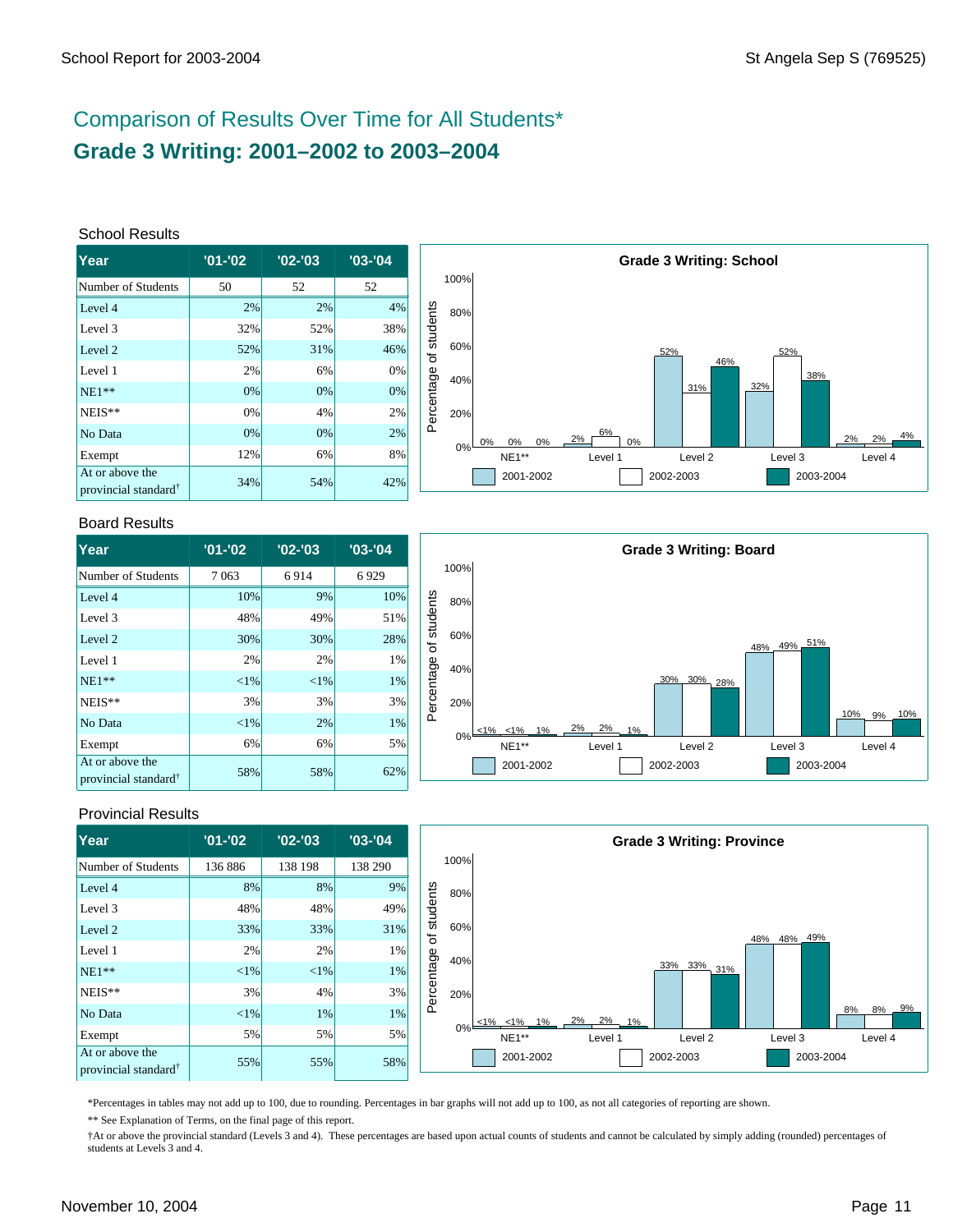# Comparison of Results Over Time for All Students\* **Grade 3 Mathematics: 2001–2002 to 2003–2004**

#### School Results

| Year                                                | $'01 - '02$ | $'02 -'03$ | $'03 -'04$ |
|-----------------------------------------------------|-------------|------------|------------|
| Number of Students                                  | 50          | 52         | 52         |
| Level 4                                             | 0%          | 4%         | 10%        |
| Level 3                                             | 18%         | 15%        | 56%        |
| Level <sub>2</sub>                                  | 32%         | 50%        | 17%        |
| Level 1                                             | 30%         | 23%        | 4%         |
| $NE1**$                                             | 4%          | 0%         | 0%         |
| NEIS**                                              | 14%         | 2%         | 4%         |
| No Data                                             | 0%          | 0%         | 2%         |
| Exempt                                              | 2%          | 6%         | 8%         |
| At or above the<br>provincial standard <sup>†</sup> | 18%         | 19%        | 65%        |



#### Board Results

| <b>Year</b>                                         | $'01 - '02$ | $'02 -'03$ | $'03 -'04$ |
|-----------------------------------------------------|-------------|------------|------------|
| Number of Students                                  | 7 1 8 6     | 7033       | 7059       |
| Level 4                                             | 10%         | 8%         | 14%        |
| Level 3                                             | 46%         | 46%        | 49%        |
| Level 2                                             | 27%         | 28%        | 25%        |
| Level 1                                             | 6%          | 6%         | 3%         |
| $NE1**$                                             | ${<}1\%$    | $<$ 1%     | $<$ 1%     |
| NEIS**                                              | 5%          | 5%         | 2%         |
| No Data                                             | ${<}1\%$    | 1%         | 1%         |
| Exempt                                              | 6%          | 5%         | 5%         |
| At or above the<br>provincial standard <sup>†</sup> | 55%         | 54%        | 63%        |



### Provincial Results

| Year                                                | $'01 - '02$ | $'02 -'03$ | $'03 - '04$ |            |      |                         |                               | <b>Grade 3 Mathematics: Province</b> |                |            |
|-----------------------------------------------------|-------------|------------|-------------|------------|------|-------------------------|-------------------------------|--------------------------------------|----------------|------------|
| Number of Students                                  | 139 725     | 140 860    | 141 245     |            | 100% |                         |                               |                                      |                |            |
| Level 4                                             | 10%         | 10%        | 13%         |            | 80%  |                         |                               |                                      |                |            |
| Level 3                                             | 48%         | 47%        | 52%         | students   |      |                         |                               |                                      |                |            |
| Level 2                                             | 27%         | 27%        | 25%         | ৳          | 60%  |                         |                               |                                      | 52%<br>48% 47% |            |
| Level 1                                             | 5%          | 4%         | 2%          |            | 40%  |                         |                               |                                      |                |            |
| $NE1**$                                             | $< 1\%$     | <1%        | $< 1\%$     |            |      |                         |                               | 27% 27%<br>25%                       |                |            |
| $NEIS**$                                            | 5%          | 7%         | 3%          | Percentage | 20%  |                         |                               |                                      |                | 13%        |
| No Data                                             | $< 1\%$     | 1%         | $1\%$       |            |      | $< 1\%$ $< 1\%$ $< 1\%$ | 5%<br>$\frac{4\%}{4\%}$<br>2% |                                      |                | 10%<br>10% |
| Exempt                                              | 5%          | 4%         | 5%          |            | 0%   | NE1**                   | Level 1                       | Level 2                              | Level 3        | Level 4    |
| At or above the<br>provincial standard <sup>†</sup> | 58%         | 57%        | 64%         |            |      | 2001-2002               |                               | 2002-2003                            | 2003-2004      |            |

\*Percentages in tables may not add up to 100, due to rounding. Percentages in bar graphs will not add up to 100, as not all categories of reporting are shown.

\*\* See Explanation of Terms, on the final page of this report.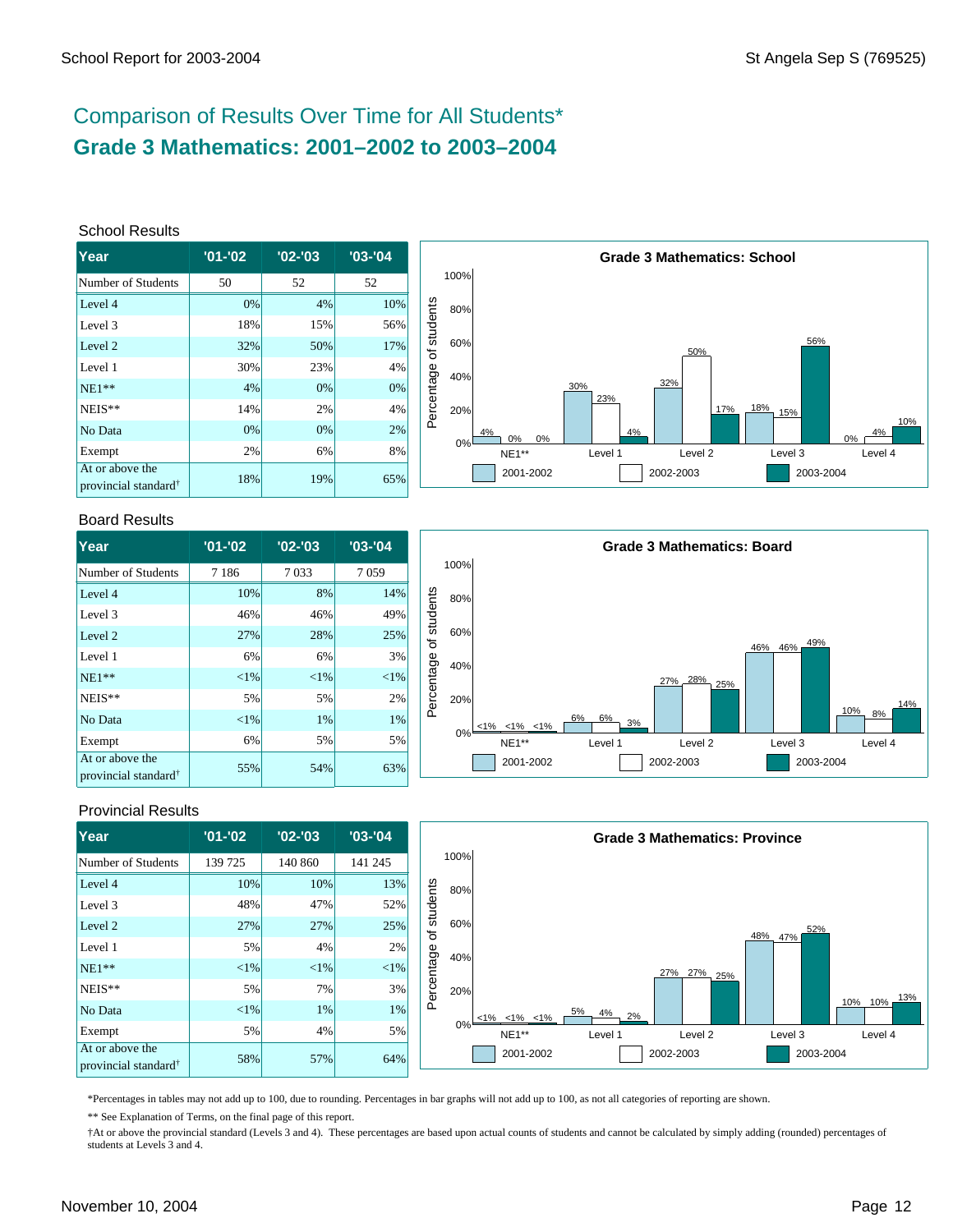# Comparison of Results Over Time for All Students\* **Grade 6 Reading: 2001–2002 to 2003–2004**

#### School Results

| lYear                                               | $'01 - '02$ | $'02 -'03$ | $'03 -'04$ |
|-----------------------------------------------------|-------------|------------|------------|
| Number of Students                                  | 45          | 44         | 59         |
| Level 4                                             | 11%         | 2%         | 14%        |
| Level 3                                             | 47%         | 43%        | 32%        |
| Level 2                                             | 29%         | 23%        | 27%        |
| Level 1                                             | 9%          | 18%        | 12%        |
| $NE1**$                                             | 0%          | 0%         | 3%         |
| NEIS**                                              | 4%          | 11%        | 7%         |
| No Data                                             | 0%          | 2%         | 0%         |
| Exempt                                              | 0%          | 0%         | 5%         |
| At or above the<br>provincial standard <sup>†</sup> | 58%         | 45%        | 46%        |



#### Board Results

| <b>Year</b>                                         | $'01 - '02$ | $'02 - '03$ | $'03 -'04$ |
|-----------------------------------------------------|-------------|-------------|------------|
| Number of Students                                  | 7046        | 6899        | 6806       |
| Level 4                                             | 10%         | 10%         | 10%        |
| Level 3                                             | 45%         | 47%         | 48%        |
| Level 2                                             | 26%         | 25%         | 26%        |
| Level 1                                             | 8%          | 7%          | 7%         |
| $NE1**$                                             | ${<}1\%$    | ${<}1\%$    | 1%         |
| NEIS**                                              | 6%          | 5%          | 5%         |
| No Data                                             | ${<}1\%$    | 1%          | $< 1\%$    |
| Exempt                                              | 5%          | 5%          | 4%         |
| At or above the<br>provincial standard <sup>†</sup> | 55%         | 57%         | 58%        |



### Provincial Results

| Year                                                | $'01 - '02$ | $'02 -'03$ | $'03 - '04$ |            |      |                |          | <b>Grade 6 Reading: Province</b> |             |                |
|-----------------------------------------------------|-------------|------------|-------------|------------|------|----------------|----------|----------------------------------|-------------|----------------|
| Number of Students                                  | 145 351     | 144 676    | 146 169     |            | 100% |                |          |                                  |             |                |
| Level 4                                             | 9%          | 9%         | $9\%$       |            | 80%  |                |          |                                  |             |                |
| Level 3                                             | 47%         | 47%        | 49%         | students   |      |                |          |                                  |             |                |
| Level 2                                             | 28%         | 27%        | 26%         | ৳          | 60%  |                |          |                                  |             |                |
| Level 1                                             | 6%          | 7%         | 6%          |            | 40%  |                |          |                                  | 47% 47% 49% |                |
| $NE1**$                                             | ${<}1\%$    | $< 1\%$    | $< 1\%$     |            |      |                |          | 28% 27%<br>.26%                  |             |                |
| $NEIS**$                                            | 6%          | 5%         | 5%          | Percentage | 20%  |                |          |                                  |             |                |
| No Data                                             | ${<}1\%$    | 1%         | 1%          |            |      | $<1\%$ <1% <1% | 6% 7% 6% |                                  |             | 9%<br>9%<br>9% |
| Exempt                                              | 4%          | 4%         | 4%          |            | 0%⊧  | NE1**          | Level 1  | Level <sub>2</sub>               | Level 3     | Level 4        |
| At or above the<br>provincial standard <sup>†</sup> | 55%         | 56%        | 58%         |            |      | 2001-2002      |          | 2002-2003                        | 2003-2004   |                |

\*Percentages in tables may not add up to 100, due to rounding. Percentages in bar graphs will not add up to 100, as not all categories of reporting are shown.

\*\* See Explanation of Terms, on the final page of this report.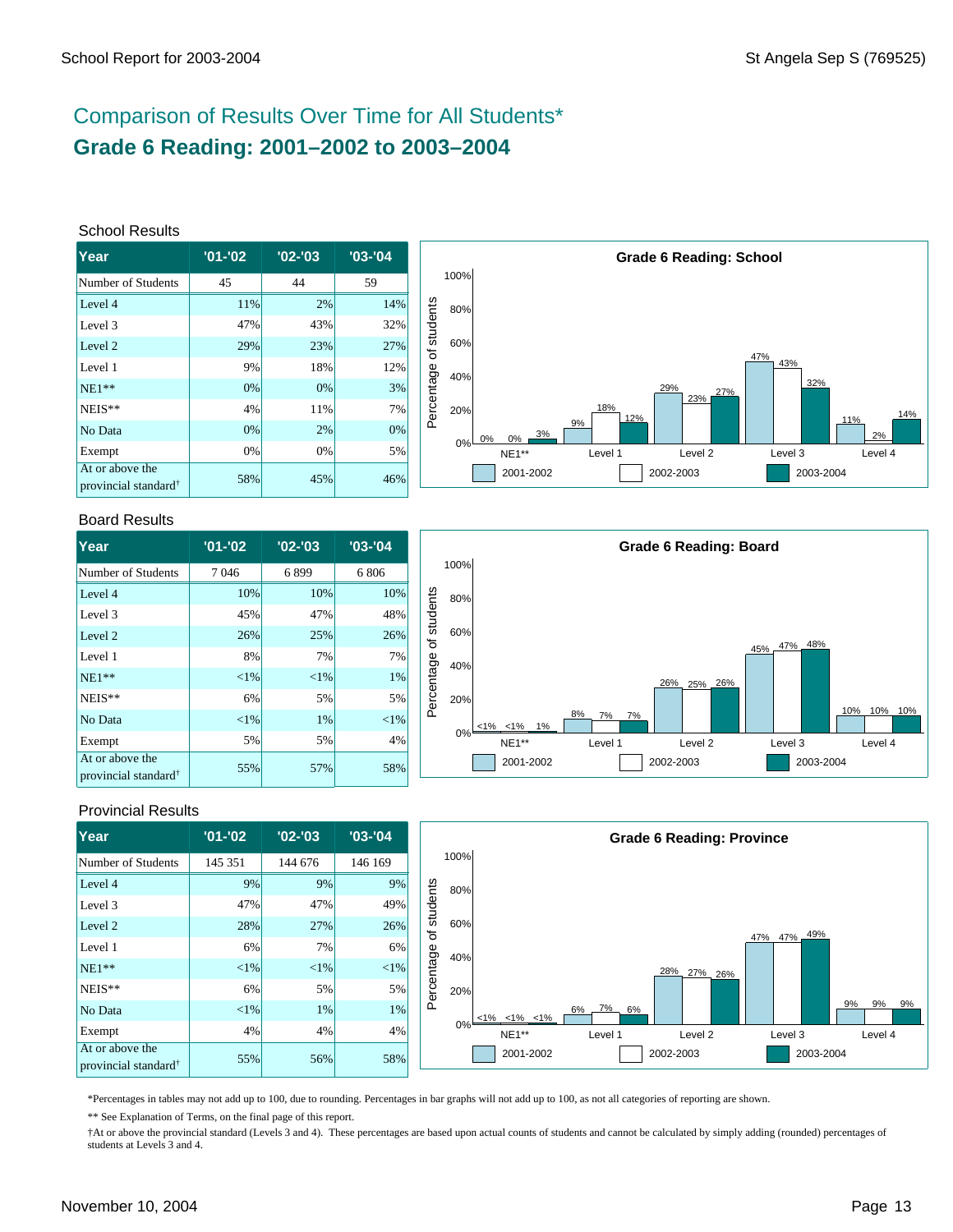# Comparison of Results Over Time for All Students\* **Grade 6 Writing: 2001–2002 to 2003–2004**

#### School Results

| <b>Year</b>                                         | $'01 - '02$ | $'02 -'03$ | $'03 -'04$ |
|-----------------------------------------------------|-------------|------------|------------|
| Number of Students                                  | 45          | 44         | 59         |
| Level 4                                             | 4%          | 7%         | 5%         |
| Level 3                                             | 53%         | 41%        | 36%        |
| Level 2                                             | 31%         | 34%        | 44%        |
| Level 1                                             | 9%          | 7%         | 7%         |
| $NE1**$                                             | 0%          | 0%         | 0%         |
| NEIS**                                              | 2%          | 9%         | 3%         |
| No Data                                             | 0%          | 2%         | 0%         |
| Exempt                                              | 0%          | 0%         | 5%         |
| At or above the<br>provincial standard <sup>†</sup> | 58%         | 48%        | 41%        |



#### Board Results

| <b>Year</b>                                         | $'01 - '02$ | $'02 -'03$ | $'03 - '04$ |
|-----------------------------------------------------|-------------|------------|-------------|
| Number of Students                                  | 7046        | 6899       | 6806        |
| Level 4                                             | 11%         | 11%        | 10%         |
| Level 3                                             | 43%         | 47%        | 47%         |
| Level 2                                             | 31%         | 30%        | 31%         |
| Level 1                                             | 6%          | 4%         | 4%          |
| $NE1**$                                             | ${<}1\%$    | 0%         | ${<}1\%$    |
| NEIS**                                              | 3%          | 3%         | 2%          |
| No Data                                             | ${<}1\%$    | 1%         | ${<}1\%$    |
| Exempt                                              | 5%          | 5%         | 4%          |
| At or above the<br>provincial standard <sup>†</sup> | 54%         | 58%        | 57%         |



### Provincial Results

| Year                                                | $'01 - '02$ | $'02 -'03$ | $'03 - '04$ |            |      |                         |                | <b>Grade 6 Writing: Province</b> |             |                  |
|-----------------------------------------------------|-------------|------------|-------------|------------|------|-------------------------|----------------|----------------------------------|-------------|------------------|
| Number of Students                                  | 145 350     | 144 676    | 146 168     |            | 100% |                         |                |                                  |             |                  |
| Level 4                                             | 10%         | 10%        | 9%          |            | 80%  |                         |                |                                  |             |                  |
| Level 3                                             | 43%         | 43%        | 45%         | students   |      |                         |                |                                  |             |                  |
| Level 2                                             | 33%         | 33%        | 34%         | ৳          | 60%  |                         |                |                                  |             |                  |
| Level 1                                             | 6%          | 5%         | 4%          |            | 40%  |                         |                |                                  | 43% 43% 45% |                  |
| $NE1**$                                             | $< 1\%$     | $ 1\% $    | $<$ 1%      | Percentage |      |                         |                | 33% 33% 34%                      |             |                  |
| $NEIS**$                                            | 3%          | 3%         | 3%          |            | 20%  |                         |                |                                  |             |                  |
| No Data                                             | $<$ 1%      | $1\%$      | 1%          |            |      | $< 1\%$ $< 1\%$ $< 1\%$ | 6%<br>5%<br>4% |                                  |             | 10%<br>10%<br>9% |
| Exempt                                              | 4%          | 4%         | 4%          |            | 0%   | NE1**                   | Level 1        | Level 2                          | Level 3     | Level 4          |
| At or above the<br>provincial standard <sup>†</sup> | 53%         | 54%        | 54%         |            |      | 2001-2002               |                | 2002-2003                        | 2003-2004   |                  |

\*Percentages in tables may not add up to 100, due to rounding. Percentages in bar graphs will not add up to 100, as not all categories of reporting are shown.

\*\* See Explanation of Terms, on the final page of this report.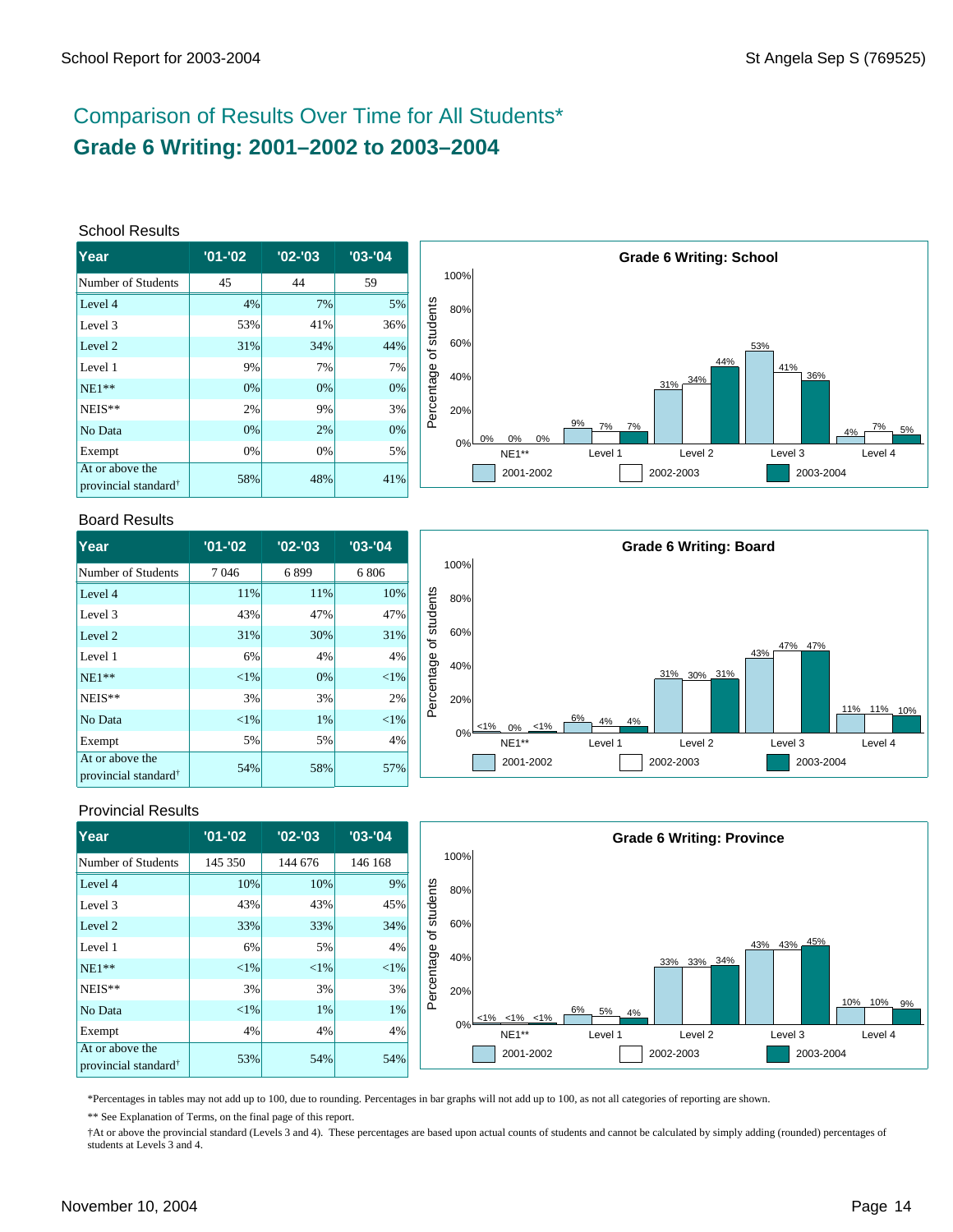# Comparison of Results Over Time for All Students\* **Grade 6 Mathematics: 2001–2002 to 2003–2004**

#### School Results

| <b>Year</b>                                         | $'01 - '02$ | $'02 -'03$ | $'03 -'04$ |
|-----------------------------------------------------|-------------|------------|------------|
| Number of Students                                  | 45          | 44         | 59         |
| Level 4                                             | 22%         | 5%         | 10%        |
| Level 3                                             | 33%         | 36%        | 27%        |
| Level 2                                             | 22%         | 27%        | 25%        |
| Level 1                                             | 20%         | 23%        | 22%        |
| $NE1**$                                             | 0%          | 0%         | 0%         |
| NEIS**                                              | 2%          | 7%         | 10%        |
| No Data                                             | 0%          | 2%         | 0%         |
| Exempt                                              | 0%          | 0%         | 5%         |
| At or above the<br>provincial standard <sup>†</sup> | 56%         | 41%        | 37%        |



#### Board Results

| <b>Year</b>                                         | $'01 - '02$ | $'02 - '03$ | $'03 -'04$ |
|-----------------------------------------------------|-------------|-------------|------------|
| Number of Students                                  | 7046        | 6899        | 6806       |
| Level 4                                             | 14%         | 13%         | 14%        |
| Level 3                                             | 38%         | 38%         | 43%        |
| Level 2                                             | 27%         | 27%         | 27%        |
| Level 1                                             | 11%         | 10%         | 8%         |
| $NE1**$                                             | ${<}1\%$    | $<$ 1%      | $<$ 1%     |
| NEIS**                                              | 6%          | 6%          | 4%         |
| No Data                                             | ${<}1\%$    | 1%          | $<$ 1%     |
| Exempt                                              | 5%          | 5%          | 4%         |
| At or above the<br>provincial standard <sup>†</sup> | 52%         | 51%         | 57%        |



### Provincial Results

| Year                                                | $'01 - '02$ | $'02 - '03$ | $'03 - '04$ |            |      |                         |                | <b>Grade 6 Mathematics: Province</b> |                |             |
|-----------------------------------------------------|-------------|-------------|-------------|------------|------|-------------------------|----------------|--------------------------------------|----------------|-------------|
| Number of Students                                  | 145 351     | 144 676     | 146 168     |            | 100% |                         |                |                                      |                |             |
| Level 4                                             | 13%         | 12%         | 13%         |            | 80%  |                         |                |                                      |                |             |
| Level 3                                             | 41%         | 41%         | 44%         | students   |      |                         |                |                                      |                |             |
| Level 2                                             | 28%         | 28%         | 27%         | ৳          | 60%  |                         |                |                                      |                |             |
| Level 1                                             | 8%          | 8%          | 6%          |            | 40%  |                         |                |                                      | 44%<br>41% 41% |             |
| $NE1**$                                             | $<$ 1%      | $< 1\%$     | <1%         | Percentage |      |                         |                | 28% 28%<br>27%                       |                |             |
| NEIS**                                              | 5%          | 6%          | 4%          |            | 20%  |                         |                |                                      |                | 13% 12% 13% |
| No Data                                             | $<$ 1%      | 1%          | $1\%$       |            |      | $< 1\%$ $< 1\%$ $< 1\%$ | 8%<br>8%<br>6% |                                      |                |             |
| Exempt                                              | 4%          | 4%          | 4%          |            | 0%   | NE1**                   | Level 1        | Level 2                              | Level 3        | Level 4     |
| At or above the<br>provincial standard <sup>†</sup> | 54%         | 53%         | 57%         |            |      | 2001-2002               |                | 2002-2003                            | 2003-2004      |             |

\*Percentages in tables may not add up to 100, due to rounding. Percentages in bar graphs will not add up to 100, as not all categories of reporting are shown.

\*\* See Explanation of Terms, on the final page of this report.